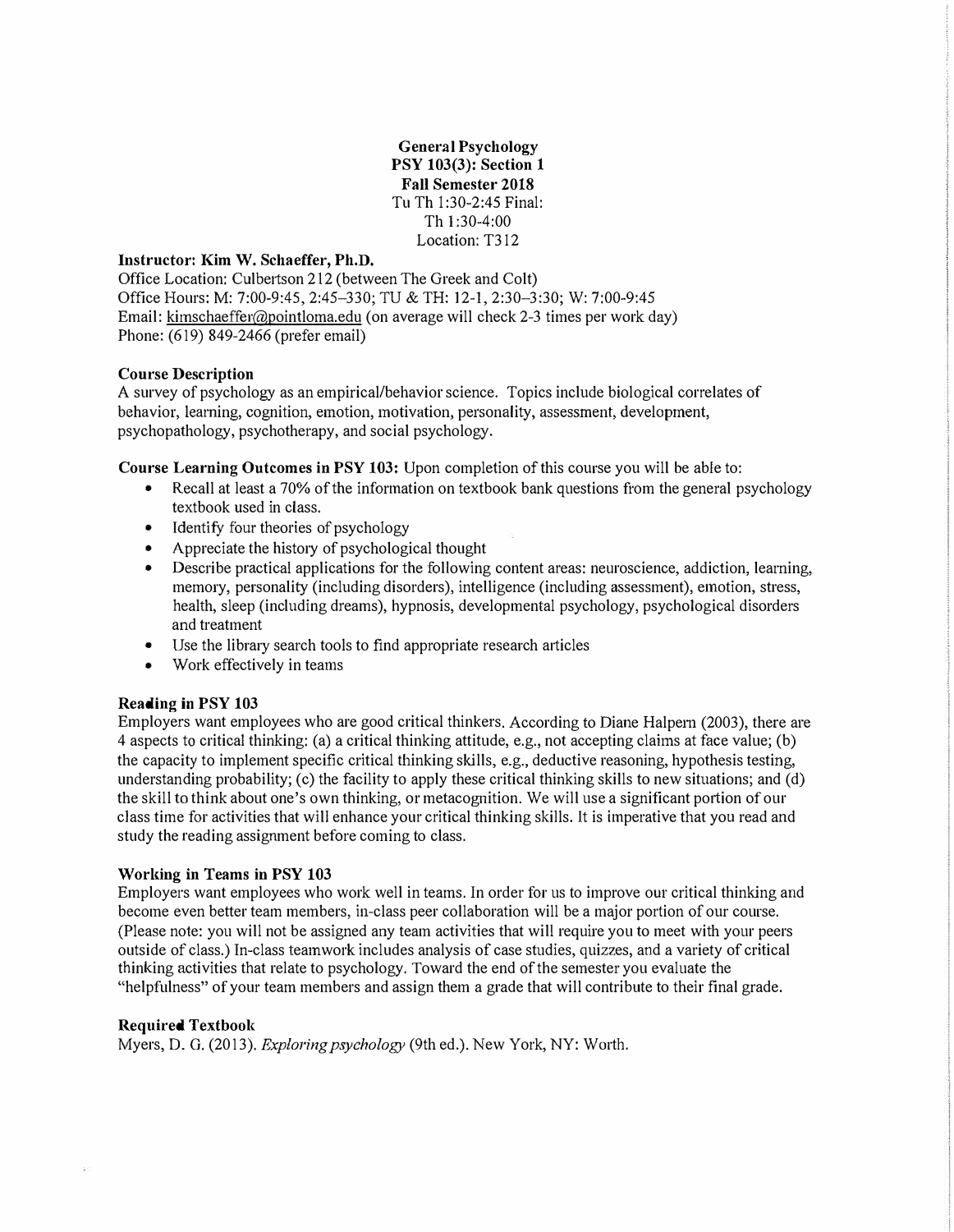How Grades Will Be Earned (A = 93-100; A - = 90-92,99; B + = 88-89,99; B = 84-87,99; B - = 80-83.99; C+ = 77-79.99; C = 70-76.99; C- = 65-69.99; D+ = 62-64.99; D = 55-61.99; D- = 50-54.99; F < 49.99%)

12.5% Readiness Assurance Tests (iRAT, and tRAT)

- 12.5% Team Application Exercises
- Team Member Helpfulness (peer-graded)  $5\%$

40% **Test 1-4** 

20% Comprehensive Final

10% Psychology and You

#### **Managing Your Life and This Course**

If you cannot take a major test due to extreme circumstances, please ask me for permission to take the test at another time before the exam.

Most people need to miss a class due to illness, flight delays, and so on. Therefore, a safety valve is built into the course. For the safety valve to become effective, 90% or more of the class must complete the IDEA course evaluation during the first week it is posted.

Safety Valve: Best practices for employees allow personal cell phone usage only during mandatory breaks. Therefore, if throughout the semester I suspect no one is using their cell phone or computer for non-class activities, the four lowest Team Application Exercises, the four lowest iRATs or tRATs will be dropped. Two absent minded faux paus are allowed for the entire class throughout the semester.

#### **Second Half of Syllabus Posted on Canvas**

I am required to include additional material to the syllabus. This is posted in Canvas under Syllabus (Part II).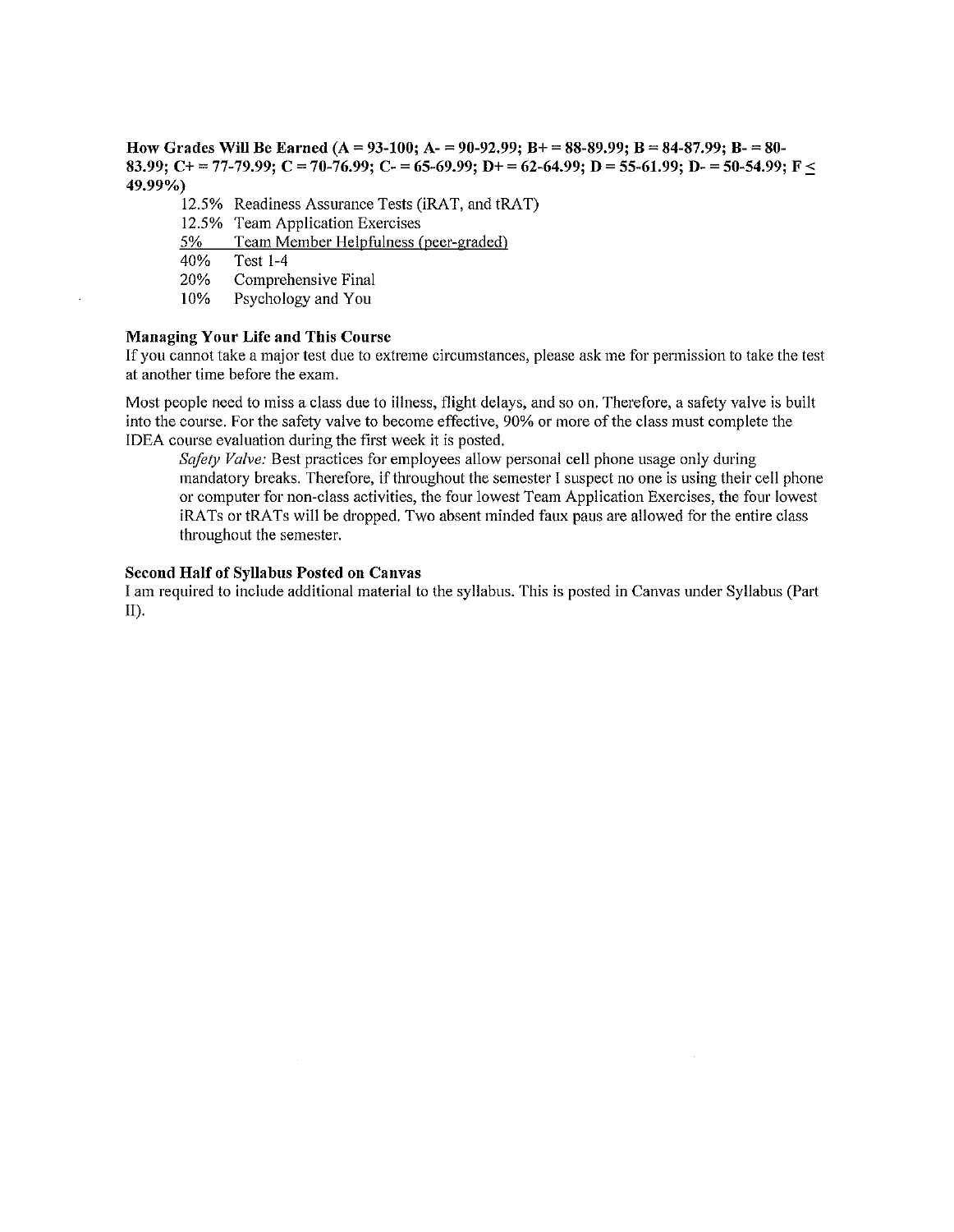PLNU forward

### **PLNU Mission**

## To Teach ~ To Shape ~ To Send

Point Loma Nazarene University exists to provide higher education in a vital Christian community where minds are engaged and challenged, character is modeled and formed, and service becomes an expression of faith. Being of Wesleyan heritage, we aspire to be a learning community where grace is foundational, truth is pursued, and holiness is a way of life.

## **COURSE CREDIT HOUR INFORMATION**

In the interest of providing sufficient time to accomplish the stated Course Learning Outcomes, this class meets the PLNU credit hour policy for a 3 or 4 unit class delivered over 15 weeks. Specific details about how the class meets the credit hour requirement can be provided upon request.

## **ATTENDANCE AND PARTICIPATION**

Regular and punctual attendance at all classes is considered essential to optimum academic achievement. If the student is absent from more than 10 percent of class meetings, the faculty member has the option of filing a written report which may result in de-enrollment. If the absences exceed 20 percent, the student may be de-enrolled without notice. If the date of de-enrollment is past the last date to withdraw from a class, the student will be assigned a grade of W or WF consistent with university policy in the grading section of the catalog. See Academic Policies in the (undergrad/graduate as appropriate) academic catalog.

#### **INCOMPLETES AND LATE ASSIGNMENTS**

All assignments are to be submitted/turned in by the beginning of the class session when they are dueincluding assignments posted in Canvas. It is Dr. Schaeffer's policy not to accept late assignments.

# **ACADEMIC HONESTY**

Students should demonstrate academic honesty by doing original work and by giving appropriate credit to the ideas of others. As explained in the university catalog, academic dishonesty is the act of presenting information, ideas, and/or concepts as one's own when in reality they are the results of another person's creativity and effort. Violations of university academic honesty include cheating, plagiarism, falsification, aiding the academic dishonesty of others, or malicious misuse of university resources. A faculty member who believes a situation involving academic dishonesty has been detected may assign a failing grade for a) that particular assignment or examination, and/or b) the course following the procedure in the university catalog. Students may appeal also using the procedure in the university catalog. See Academic Policies for further information.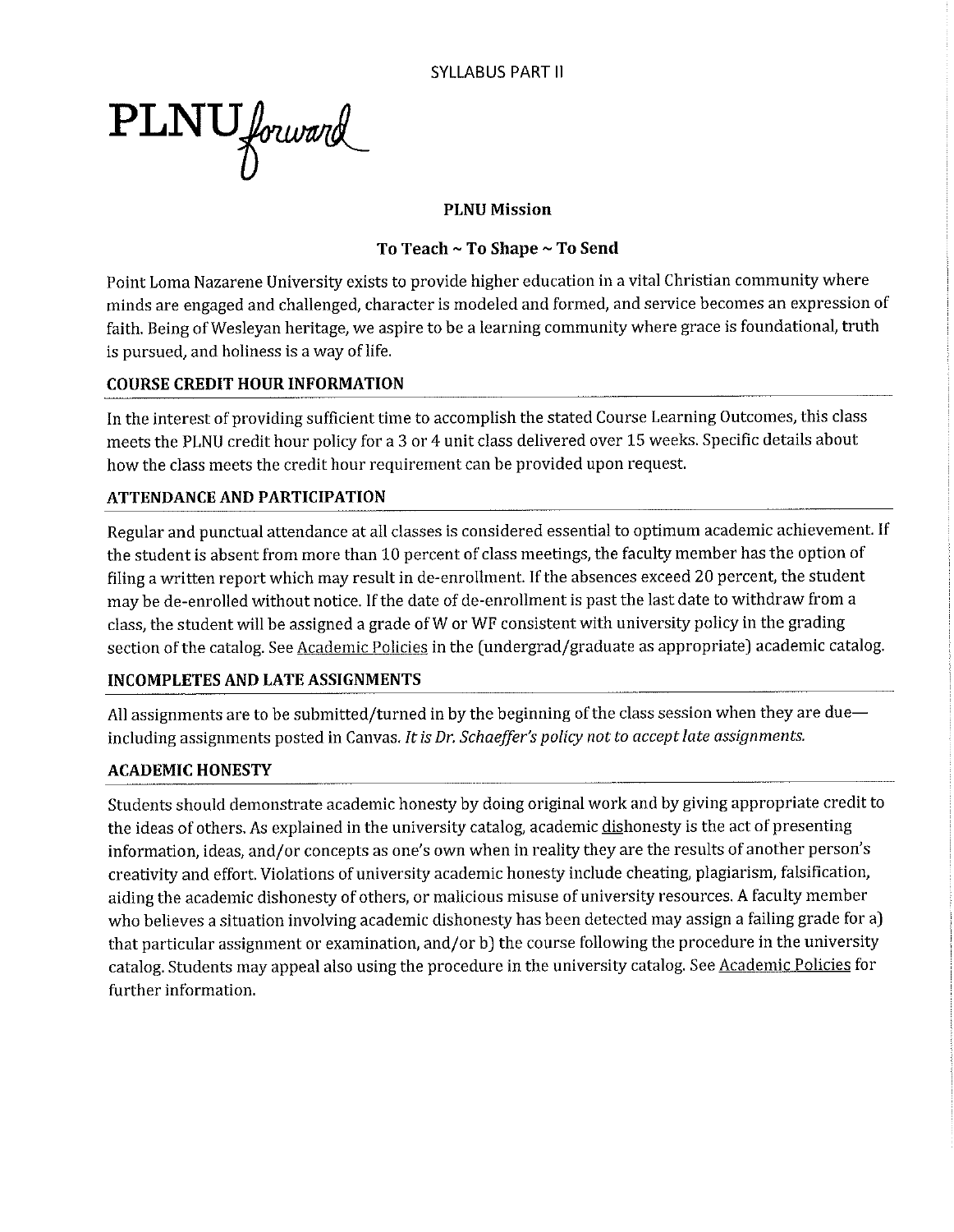# **ACADEMIC ACCOMMODATIONS**

While all students are expected to meet the minimum academic standards for completion of this course as established by the instructor, students with disabilities may request academic accommodations. At Point Loma Nazarene University, students must request that academic accommodations by filing documentation with the Disability Resource Center (DRC), located in the Bond Academic Center. Once the student files documentation, the Disability Resource Center will contact the student's instructors and provide written recommendations for reasonable and appropriate accommodations to meet the individual needs of the student. See Academic Policies in the (undergrad/graduate as appropriate) academic catalog.

## **FERPA POLICY**

In compliance with federal law, neither PLNU student ID nor social security number should be used in publicly posted grades or returned sets of assignments without student written permission. This class will meet the federal requirements by (Note: each faculty member should choose one strategy to use: distributing all grades and papers individually; requesting and filing written student permission; or assigning each student a unique class ID number not identifiable on the alphabetic roster.). Also in compliance with FERPA, you will be the only person given information about your progress in this class unless you have designated others to receive it in the "Information Release" section of the student portal. See Policy Statements in the (undergrad/ graduate as appropriate) academic catalog.

#### **FINAL EXAMINATION POLICY**

Successful completion of this class requires taking the final examination on its scheduled day. The final examination schedule is posted on the Class Schedules site. No requests for early examinations or alternative days will be approved.

#### **COPYRIGHT POLICY**

Point Loma Nazarene University, as a non-profit educational institution, is entitled by law to use materials protected by the US Copyright Act for classroom education. Any use of those materials outside the class may violate the law.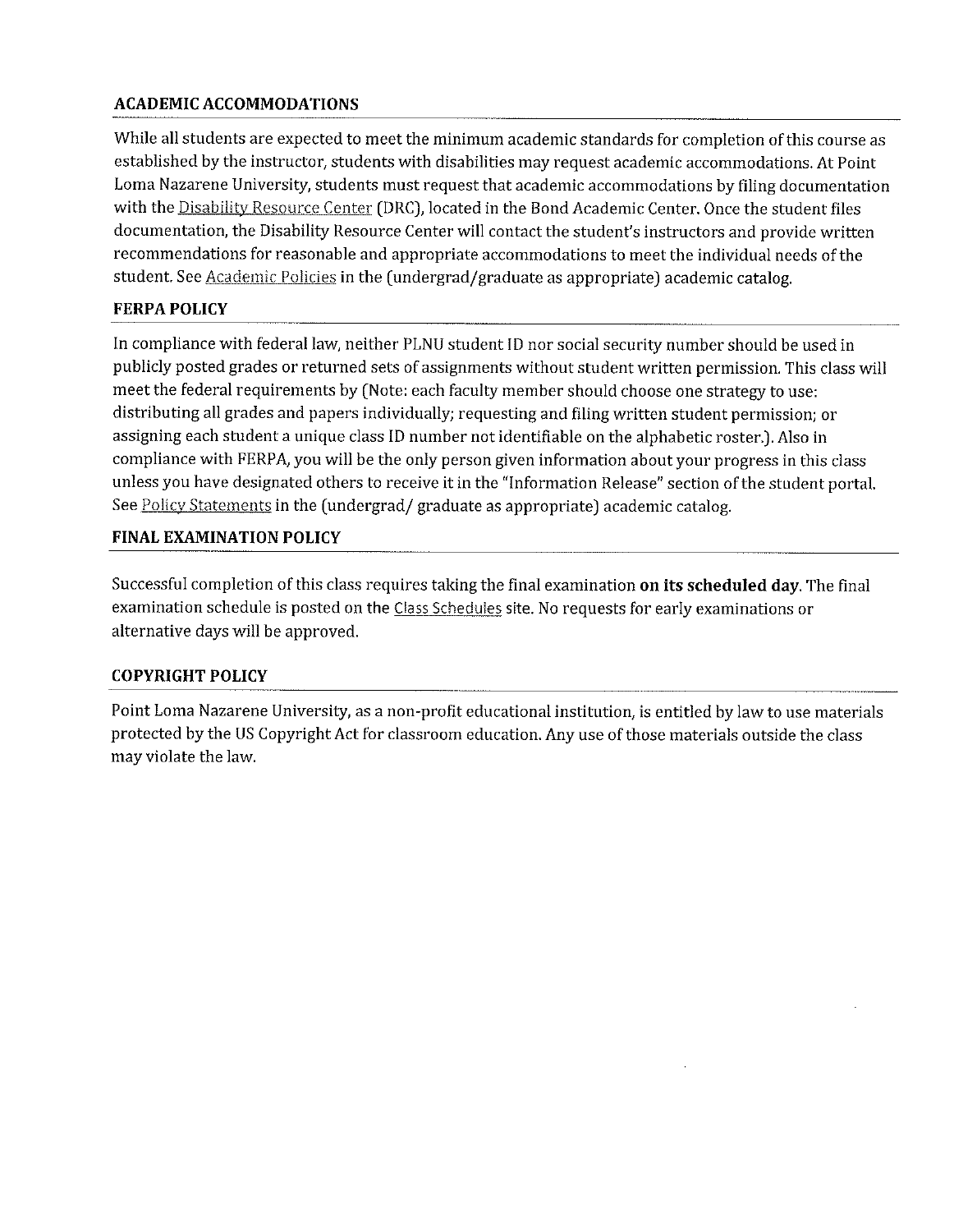# Schedule Fall 2018

| WEEK           | TUESDAY                                                                                            | THURSDAY                                                                                                                                       |
|----------------|----------------------------------------------------------------------------------------------------|------------------------------------------------------------------------------------------------------------------------------------------------|
| $\mathbf{1}$   | $28 - A$ ug                                                                                        | $30 - A$ ug                                                                                                                                    |
|                | Please note: All assignments should be<br>completed the day they are listed in the syllabus.       | <b>Group Formation</b>                                                                                                                         |
|                |                                                                                                    |                                                                                                                                                |
| 2              | <b>Readiness Assurance Test</b><br>4-Sep<br>Syllabus<br>Myers: Chapter 1                           | 6-Sep<br>The Brain<br>Myers: Chapter 2                                                                                                         |
| 3              | 11-Sep<br>Myers: Chapter 2                                                                         | $13-$ Sep<br><b>Readiness Assurance Test</b><br><b>Drugs and Neurotransmitters</b><br>Myers: chapter, pp. 100-112 (neurotransmitter,<br>drugs) |
| 4              | 18-Sep<br>Myers: Chapter 2                                                                         | 20-Sep<br>Test 1                                                                                                                               |
| 5              | $25-$ Sep<br>Learning<br>Myers: Chapter 7                                                          | $27-$ Sep<br>Myers: Chapter 7                                                                                                                  |
| 6              | <b>Readiness Assurance Test</b><br>2-Oct<br>Memory<br>Myers: Chapter 8<br>$\sim 10^{-11}$ $\alpha$ | 4-Oct<br>Mvers: Chapter 8                                                                                                                      |
| $\overline{7}$ | 9-Oct<br>Test 2                                                                                    | $11$ -Oct<br>Personality and Personality Disorders<br>Myers: Chapter 12<br>Myers: Chapter 14, pp 537-539                                       |
| 8              | $16$ -Oct<br>Myers: Chapter 12<br>Myers: Chapter 14, pp 537-539                                    | $18$ -Oct<br><b>Readiness Assurance Test</b><br>Intelligence and Assessment<br>Myers: Chapter 9 - pp 329 - 346                                 |